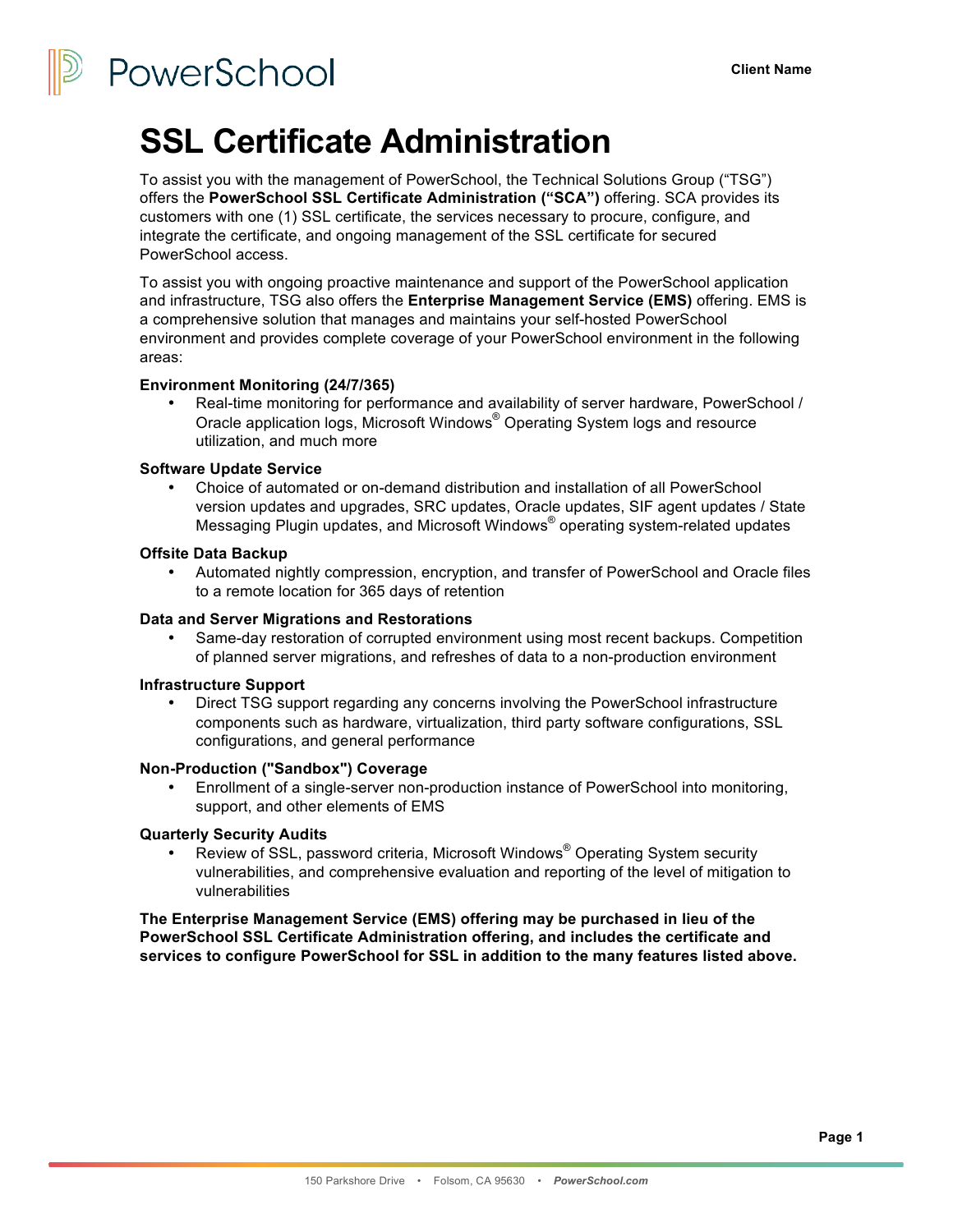



## **Professional Services**

The following services will be delivered remotely by a TSG Systems Engineer.

| <b>Readiness Review</b>                            |                                                                                                                                                  |  |
|----------------------------------------------------|--------------------------------------------------------------------------------------------------------------------------------------------------|--|
|                                                    | Review of the intended deployment including PowerSchool server(s) readiness, network<br>topology, and project related deliverables and schedules |  |
| <b>Firewall Configurations</b>                     |                                                                                                                                                  |  |
|                                                    | Provide district personnel with firewall configuration parameters to ensure proper PowerSchool<br>SSL ports are configured                       |  |
| <b>SSL Certificate(s)</b>                          |                                                                                                                                                  |  |
| $\bullet$                                          | Create Certificate Signing Request(s) and matching RSA Key and generate SSL Certificate                                                          |  |
|                                                    | Provide district with CSR, RSA Key and password, Intermediate Certificates, and SSL Certificate<br>for the PowerSchool instance                  |  |
| <b>PowerSchool Configuration</b>                   |                                                                                                                                                  |  |
| $\bullet$                                          | Import SSL Certificate(s), RSA Key, and Intermediate Certificates to PowerSchool Digital<br>Certificate Management or Load Balancer              |  |
| ٠                                                  | Apply SSL Certificate(s) and RSA Key to Image Server (if applicable)                                                                             |  |
| $\bullet$                                          | Reconfigure PowerSchool Network settings to utilize SSL configurations                                                                           |  |
| $\bullet$                                          | Reconfigure ReportWorks Network settings and preferences to utilize SSL configurations                                                           |  |
| ٠                                                  | Reconfigure Image Server settings to utilize SSL configurations (if applicable and using same<br>FQDN)                                           |  |
|                                                    | Reconfigure PowerSchool Global Server settings to support SSL configurations                                                                     |  |
|                                                    | Create HTTP to HTTPS redirect for PowerSchool access                                                                                             |  |
| $\bullet$                                          | Test and validate PowerSchool functionality for secured end user access                                                                          |  |
|                                                    | Verify PowerSchool SSL connectivity through supported browsers                                                                                   |  |
| <b>Load Balancer Configuration (if applicable)</b> |                                                                                                                                                  |  |
| $\bullet$                                          | Reconfigure PowerSchool related Virtual Services to utilize TCP SSL ports                                                                        |  |
|                                                    | Apply SSL Certificate, RSA Key and Intermediate Certificates to PowerSchool virtual service(s)                                                   |  |
|                                                    | Create SSL TCP Port 80 to TCP Port 443 redirection rule for PowerSchool access                                                                   |  |
|                                                    | Apply SSL Certificate, RSA Key and Intermediate Certificates to PowerTeacher virtual service(s)                                                  |  |
|                                                    | Apply SSL Certificate, RSA Key and Intermediate Certificates to Image Server virtual service (if<br>applicable and using same FQDN)              |  |
| <b>Annual SSL Security Checkup and Report</b>      |                                                                                                                                                  |  |
| $\bullet$                                          | Annual review of the SSL deployment in the PowerSchool environment                                                                               |  |
|                                                    | Provide SSL audit report including vulnerability assessment, ciphers, encryption, and protocol<br>reviews                                        |  |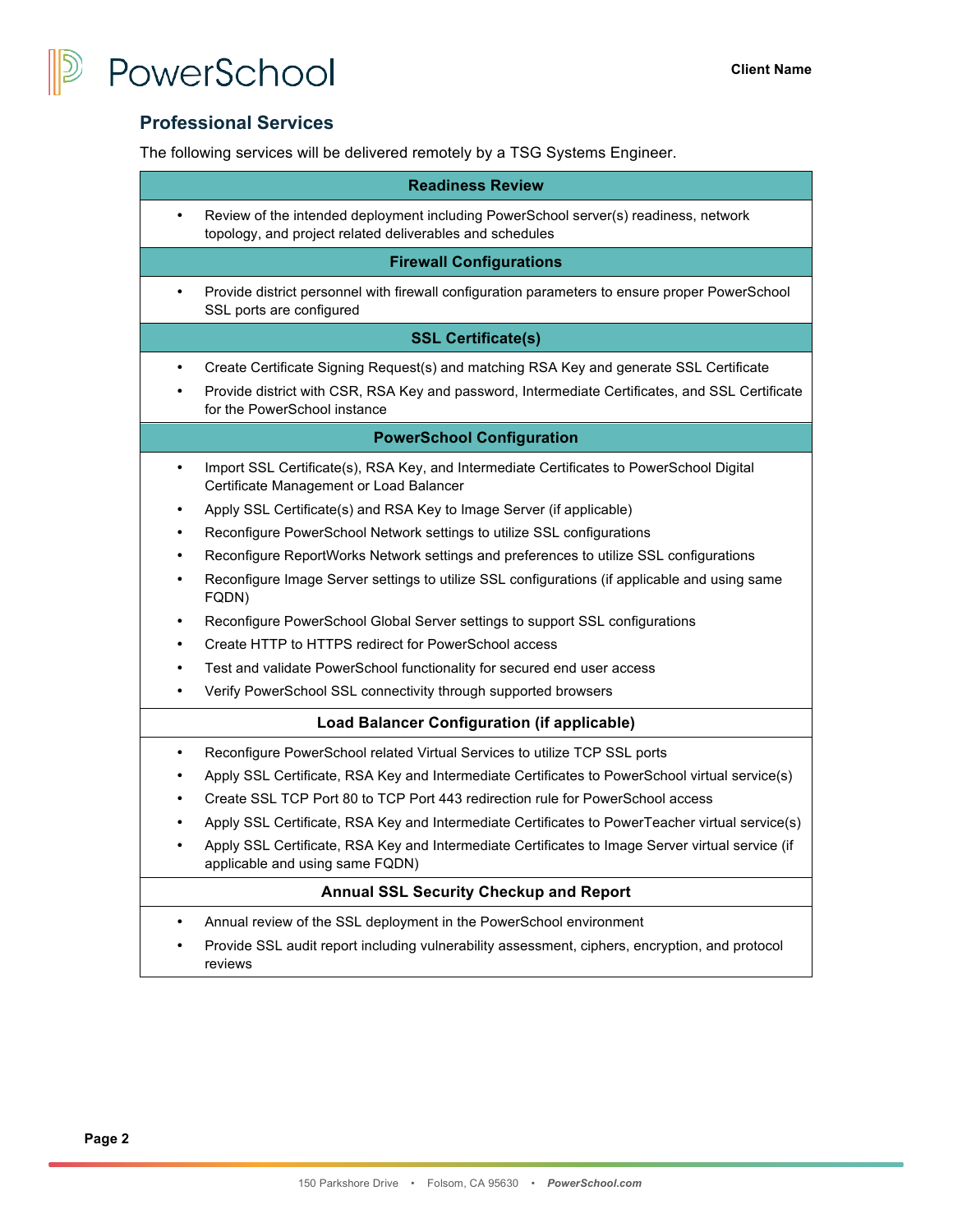# PowerSchool

#### **General**

- 1. All services within the SSL Certificate offering are to be delivered remotely unless otherwise specified. Onsite support services are available at an additional cost.
- 2. Client will provide TSG with a designated representative to assist with activities that would require physical interaction with supported components.
- 3. TSG is not affiliated with the PowerSchool Technical Support department and is unable to address any questions relating to the use or troubleshooting of functionality within the application as a result of a PowerSchool configuration performed by TSG. Clients with questions of this nature will be instructed to contact the PowerSchool Technical Support department
- 4. No refunds or credits will be issued in the event the Client opts not to utilize any of the allotted services within this agreement, nor shall a refund or credit be issued in the event the SSL Certificate Service agreement is no longer necessary during the term purchased.
- 5. The SSL Certificate Service agreement will automatically be renewed at the end of each term unless TSG is notified in writing in advance of the contract expiration date.
- 6. The Client is responsible to review and agree to the terms and conditions by signing this proposal. Failing to sign and return the proposal directly to TSG will delay the initiation or renewal of the SSL Certificate Service, and may result in the de-commissioning of the service including the removal of SSL certificates.
- 7. The initial term of the SSL Certificate Service is three (3) calendar years from the date of purchase unless otherwise negotiated.
- 8. The SSL Certificate Service may be subject to an annual uplift consistent with standard company rates at the time of renewal.

## **Completion Criteria**

The services within PowerSchool SSL Certificate Administration offering will be considered complete and delivered when the following conditions have been met:

- 1. The customer has been instructed to submit the SSL Certificate Service Site Readiness Document.
- 2. TSG has contacted the customer and established remote access to the customer's PowerSchool environment.
- 3. TSG has generating the Certificate Signed Request (CSR) and RSA Private Key.
- 4. TSG has generated and applied the SSL Certificate and Intermediate Certificates to the customer's PowerSchool environment.
- 5. TSG has configured PowerSchool application server(s) to utilize SSL.
- 6. TSG has ensured the PowerSchool Monitor states that the PowerSchool system is connected.
- 7. The customer is presented with the PowerSchool logon screen.
- 8. The customer has been notified that the PowerSchool SSL Certificate Administration has been completed.